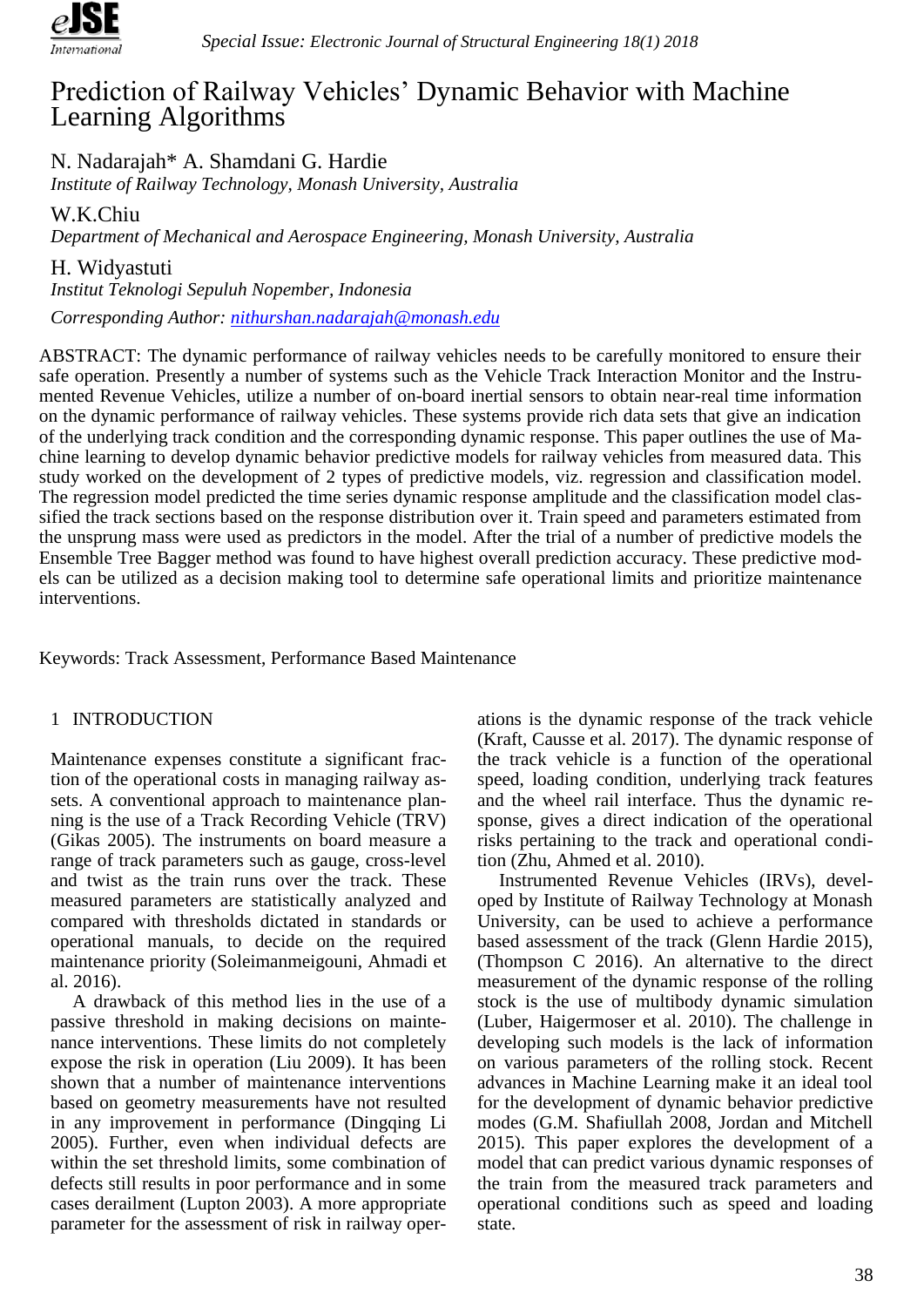

The paper is organized as follows: Section 2 clarifies the various notations used in this paper. Section 3 outlines the instrumentation setup to collect data for the model development. Section 4 presents the data conditioning for the model. Development of the machine learning models and the comparison of the predicted results with the measured response are made in Section 5. Finally the conclusion is presented in Section 6.

## 2 NOTATION

- $x(t)$ : Track vertical displacement profile
- $\hat{x}(f)$ : Fourier transform of  $x(t)$
- $\ddot{x}(t)$ : Axle box vertical acceleration
- $\hat{\tilde{x}}(f)$ : Fourier transform of  $\ddot{x}(t)$
- $f$ : Frequency of signal
- : Track Curvature
- $r$ : Radius of curvature
- $\dot{\psi}$ : Yaw rate
- $v:$  Longitudinal Velocity of train
- $L_a$ : Lateral alignment
- : Distance along track chainage

 $SND$   $Raw_{(Left/Right)}$ : Measurement from the Spring Nest Displacement sensor affixed on the left/right axle box.

- CL: Cross Level
- $\varphi$ : Bogie roll

 : Distance from the bogie center to SND sensor attachment point

### 3 INSTRUMENTATION

For the purpose of this project a passenger wagon was instrumented in Indonesia (Chong, Awad et al. 2017, Lingamanaik, Thompson et al. 2017, Ravitharan, LaBrooy et al. 2017). The mainline speed was around 60 Km/h. Inertial sensors were mounted on the unsprung and sprung mass (Lingamanaik, Thompson et al. 2017) to determine the track condition and the dynamic response of the wagon respectively. A differential Global Positioning System (GPS) was affixed to the wagon to determine the position of the train and its' speed. All instruments were powered from the on-board power supply.

Figure 1 shows the instrumented passenger wagon. Dynamic behavior of the wagon was measured using accelerometers, roll, yaw and pitch rate sensors mounted to the undercarriage of the wagon at its center. The accelerometers on the axle box were used to measure the underlying vertical profile of the track.

The volume of the data and the power consumed was managed by programming the data acquisition system to switch off when the train was idle for a prolonged period of time. All recorded data were time aligned with the readings from the differential Global Positioning System which allowed geospatial information to be mapped to locations on the track.

The instrumentation was in operation for 10 normal service runs between Surabaya and Lamongan. Figure 2 shows the track along which the instrumented passenger wagon was in operation. The trip



Figure 1. (a) Instrumentation of the passenger wagon to measure track condition and dynamic response. (b) Detailed view of the Spring Nest Displacement Sensor measuring primary suspension behavior.(c) Roll rate sensor to measure the bogie roll. (d) Tri-axial accelerometers and roll rate sensors to measure the dynamic response of the wagon body.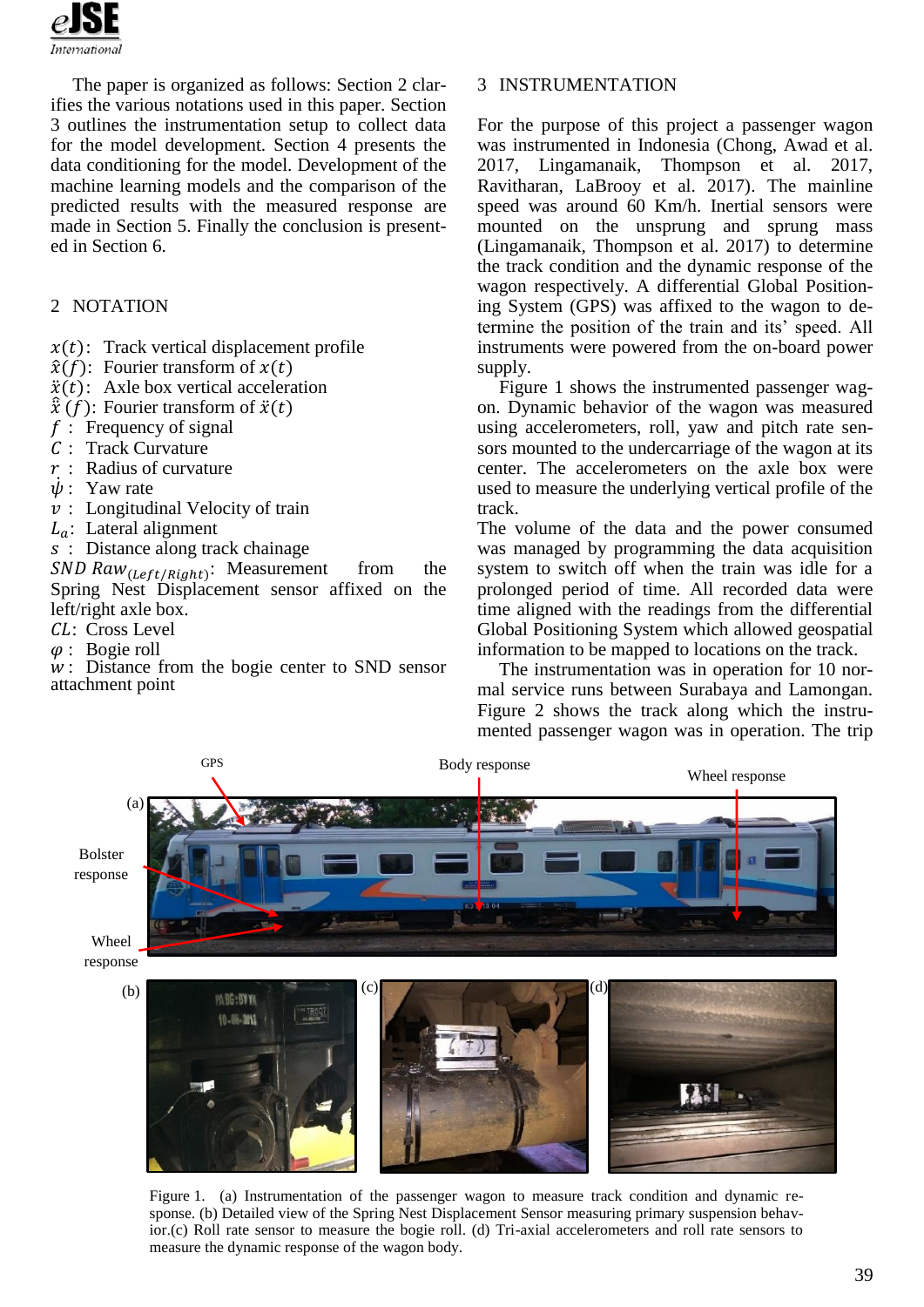

to Surabaya from Lamongan was along the south track and the trip to Lamongan from Surabaya was along the north track.

The instruments were sampling at a rate of 100 Hz. Most dynamic events of interest are only in the order of a few Hz including the natural frequency of the carriages. Thus, a sampling frequency of 100 Hz was sufficient (Ju, Lin et al. 2009). The recorded data from the sensors were wirelessly transmitted to the Institute of Railway Technology facility at Monash University through 4G telecommunication networks. This gave a near real time assessment of the rolling stock and rail performance.



Figure 2. Track Map showing the service line of the instrumented passenger wagon.

#### 4 DATA PROCESSING

The raw data from the sensors were processed to be used for machine learning purposes. A number of filtering and smoothing operations were performed model were track vertical profile, curvature, track centerline alignment and speed.

The track vertical profile is determined from the accelerometer readings on the axle box. Due to the high relative stiffness of the rail and wheel, the axle box accelerometer measurements can be seen as a direct response to the track vertical profile. Thus the track vertical profile can be recovered from the accelerometer measurement through a double integration scheme as shown in Equation 1(Glenn Hardie 2015).

$$
x(t) = \iint \ddot{x}(t)dt dt
$$
 (1)

 $x(t)$  and  $\ddot{x}(t)$  in Eq. 1 refer to the track vertical profile and the vertical acceleration measurement of the axle box respectively. The vertical profile of the track can be calculated in the frequency domain using Eq. 2.

$$
\hat{x}(f) = \hat{\tilde{x}}(f)/(i2\pi f)^2
$$
 (2)

f in Equation 2 refers to frequency and  $\hat{x}(f)$  and  $\hat{\ddot{x}}(f)$  refer to the Fourier transform of the track vertical profile and the acceleration measured at the axle box respectively. In theory both Equation 1 and Equation 2 should yield the same result for the track vertical displacement profile. However, the standard integration schemes employed to solve Equation 1 introduces inaccuracies that accumulates (Han 2003). On the other hand evaluation in the frequency domain has been shown to have greater accuracy and flexibility in control.

Another practical consideration was the sensitivity of the accelerometer. At low speeds the magnitude of the axle box acceleration measurements was small and submerged in the noise floor of the measurement. For this reason, the track vertical profile



Figure 3: Track vertical profile calculated from the axle box accelerometer readings

to remove drifts in measurements and to focus on frequency content of interest. Most dynamic events of importance for the wagon are under 10 Hz, and this guided the frequency choice (Wolfs, Bleakley et al. 2006). Input parameters to the machine learning

was not evaluated over sections where the train speed was less than 30km/h (Glenn Hardie 2016). Additionally, given the length of the carriages  $(-17m)$  and the typical speeds of operation, extremely long wavelength features (>50m) are left out of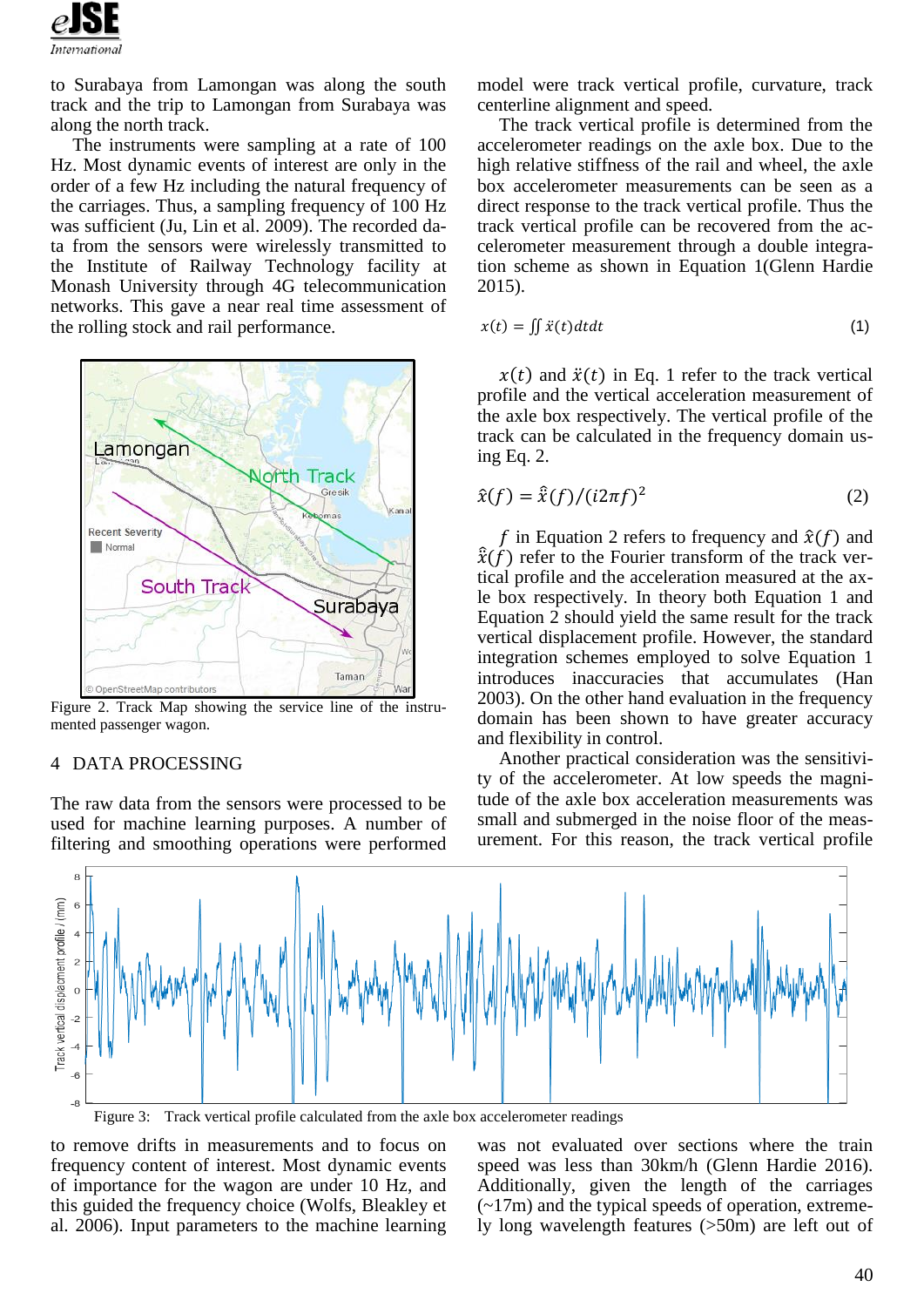

the calculation (Glenn Hardie 2016). Long wavelength features are typically part of the track design and not indicative of a defected condition of the track. The evaluated track vertical profile for a section of a rail is shown in Figure 3.

The track curvature was calculated from the yaw rate sensors and the speed measurement as shown in Equation 3. Yaw rate sensors were mounted on the bolster as shown in Figure 1 (c).  $C$  in Equation 3 indicates the track curvature which is the reciprocal of the radius of curvature  $(1/r)$ .  $\dot{\psi}$  indicates the yaw rate and  $\nu$  the speed of the train. Figure 4 shows the curvature over a section of the track.

$$
C = \frac{1}{r} = \frac{\dot{\psi}}{v} \tag{3}
$$

The lateral alignment is another crucial parameter to be included in the model. Lateral alignment defects can result in adverse dynamic response of the wagon body. Conventionally this parameter is measured using lateral accelerometers attached to the axle box. However, literature sources indicated that the use of a yaw rate sensors to calculate the alignment is a more robust method (Weston, Ling et al. 2007).

This is due to the fact that the yaw rate sensor is not influenced by roll unlike lateral accelerometer sensors. Equation 4 outlines the calculation of the alignment from the yaw rate sensor measurement.  $L_a$ in Equation 4 indicates the alignment and s indicates the track chainage length. Figure 5 shows the alignment over a section of the track.

$$
L_a = \iint \frac{\dot{\psi}}{v} \, ds \, ds \tag{4}
$$

Cross level - CL (the height difference between the left and right rails on a track, is another parameter that strongly influences the response of the wagon. There were a number of spring nest displacement (SND) sensors, installed between the bogie and the axle box as shown in Figure 1 (b). The readings of these sensors were a combination of relative extension/compression between the bogie and the wheelset, roll of the bogie and roll of the wheelset. This is illustrated in Figure 6.

The mean measurement of the SND sensor on the left and right wheels of a wheelset gives the measurement of the relative extension/compression between the bogie and the set ( $mean(SND_{left},SND_{right})$ ). The measurement of the roll rate sensor can be integrated to measure the absolute roll (φ) of the bogie. The roll was then used to determine the displacement contribution at SND from the bogie roll  $(SND_{Broll} = w \times \sin(\varphi))$ .  $w$  is the distance from the center of the bogie to the

attachment point of the SND sensor. Knowing the relative extension/compression between the bogie, the roll of the bogie and the raw measurement of the SND sensor, the roll of the cross level between the left and right rail can be calculated as shown in Equation 5. Figure 7 shows the calculated cross level







Figure 5: Calculated alignment over a section of the track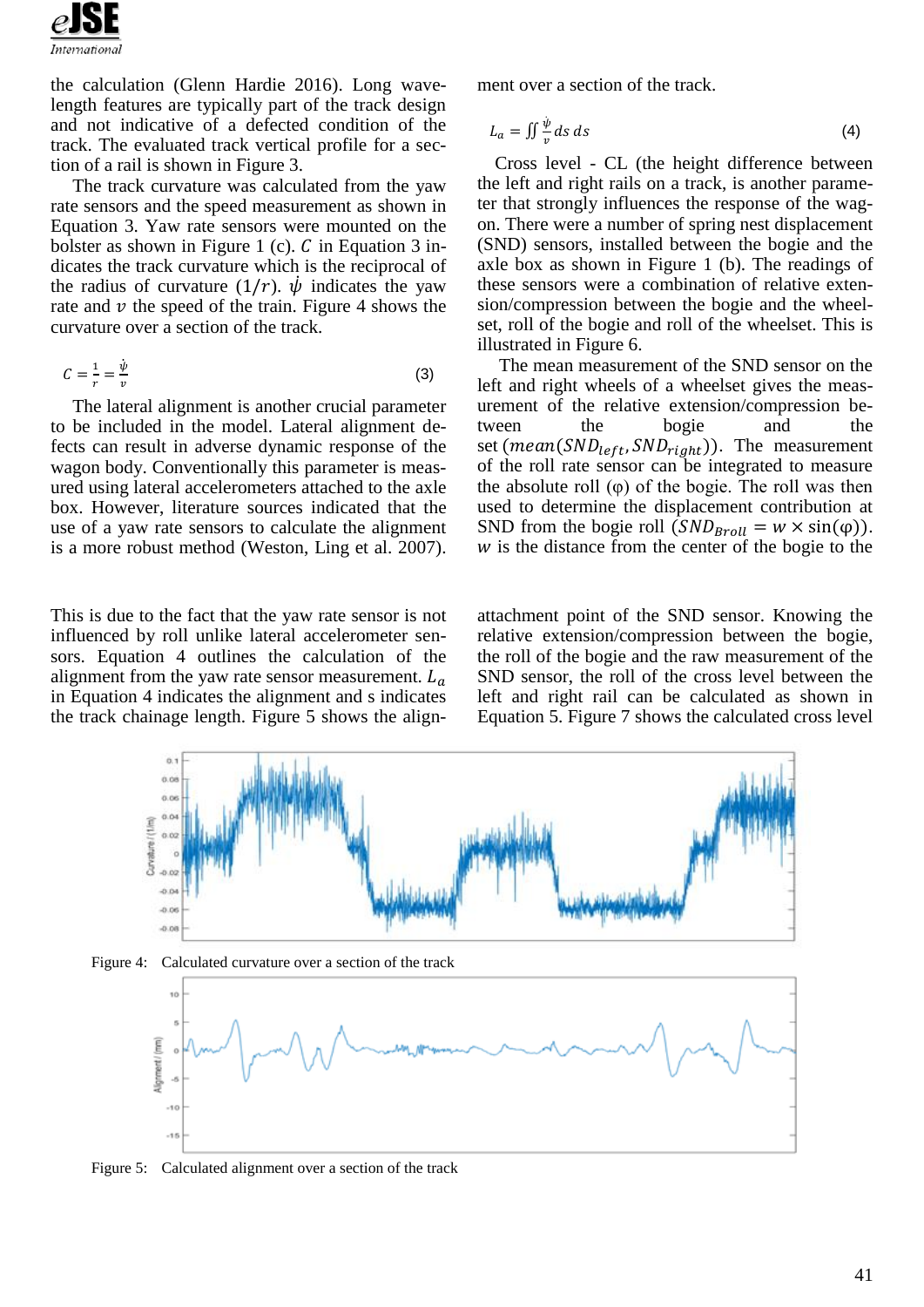

over a section of the track.

 $CL = (SND Raw_{left} - mean(SND_{left}, SNP_{right}) SND_{Broll}$  + (SND Raw<sub>right</sub> – mean(SND<sub>left</sub>, SND<sub>right</sub>) +  $SND_{Broll}$  (5)

The speed of the train was obtained from the measurement of the differential GPS. The dynamic response of the wagon was measured using accelerometers and roll rate sensors mounted on the undercarriage of the wagon as shown in Figure 1 (c). The measured data was smoothed and filtered to frequency range of interest. Critical dynamic events are often in the low frequency range.

#### 5 DEVELOPMENT OF PREDICTIVE MODEL

Dynamic predictive models can range in complexity and prediction accuracy. Categorically they can be termed as white, grey and black box models. Multibody kinematic models are typical white box models (Blundell and Harty 2004) and provide great insight to the dynamic behavior of the track vehicle. However, these models can be tedious to develop and

some information of the rolling stock and rail that are typically required for the modelling are difficult to source. Additionally they are also often computationally costly to execute. Grey box models do not require the same level of detail for development. Generally they are faster to execute but, they do not provide the same level of insight as the white box models.

Black box models are those that reveal least insight into the relationship between the track condition and dynamic response. These are data driven models in which relationships between inputs and output is determined using Machine Learning techniques (D Li 2006, Guler 2014). The appeal of this modelling process is the fact that an in-depth understanding of the kinetics of the dynamic system is not necessary for the development of the model.

As outlined in the earlier section a number of track and operational parameters can be determined from the instrumented wagon. A significant advantage of being able to obtain all the input and output parameters from the one system is synchronization between the measured signals.

Two different black box machine learning predic-



Figure 6: Primary suspension motion represented as a sum of (a) vertical compression/extension (b) Wheelset Roll (c) Bolster Roll



Figure 7: Calculated Cross level over a section of track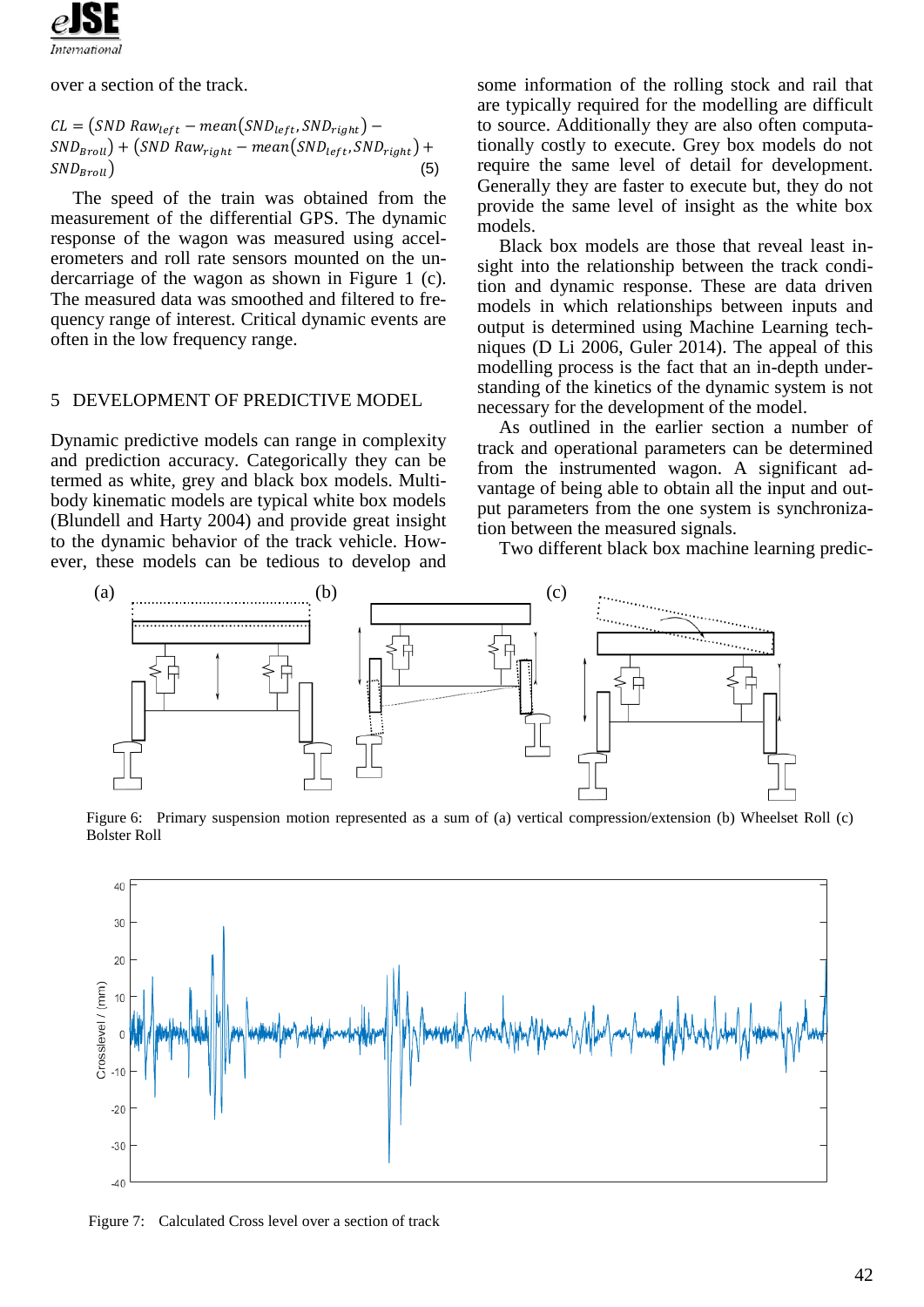

tive models were developed as part of the work discussed in this paper. A classification model that categorizes the response over 50 m sections of the track into 4 distinct classes based on peak dynamic response over that section. A regression model that predicts the dynamic response of the rolling stock over the entire length of the track. The models were validated by comparing the dynamic behavior prediction, over a section of the track that was not used in the training process (validation dataset), to the measured responses. Both models utilized a supervised learning scheme where the classes of the classification model and the measured dynamic response of the wagon was supplied for training purposes.

#### 5.1 *Classification model*

The determination of the maintenance activities on a track, requires the establishment of a good condition indicator value. The indicator value often corresponds to the performance of the train over 50 to 100m sections of track (Soleimanmeigouni, Ahmadi et al. 2016). The model was trained to predict the severity class of the track section from severity 1-4, with severity 4 being the section that induced the lowest amplitude response on the wagon and severity 1 inducing the highest amplitude response. The classification were based on the maximum response over the section. The classification model utilizes the speed, track vertical profile, curvature, alignment and cross level as predictors. Knowing that the frequency content of the predictors plays a significant role in the dynamic behavior of the wagon, the amplitude of the predictors at frequencies 0.5Hz to 10Hz in 0.5Hz increments were also used as inputs to the model. Other statistical parameters such as the maximum, minimum, mean, standard deviation, and root mean square of the track parameters was also used as the input. The model was trained with data from the north track. The south track data was used to validate the model.

The Classification Learner Toolbox in Matlab was used to build the predictive models. A number of different predictive algorithms like Support Vector Machine, Linear Regression, Tree Bagger and Nearest Neighbor were tested. The Tree Bagger model's performance was much better than the other models tested. The Confusion Matrix of the validation dataset was used to quantitatively evaluate the performance of predictive models. A number of optimization techniques were utilized to improve the results of the prediction. Cost matrices were used to minimize the predictions that were off by more than one class. Additionally, it was found that using 70% quantile instead of the maximum response over a section improved the accuracy of the prediction.

Table 1 shows the prediction accuracy of the bounce classification model. The model performs exceptionally well in predicting the class 4 section of the track. 89% of the time the model was capable of correctly recognizing a severity class 4 section of the track. It is also worth noting that even in the cases where the class was not correctly recognized, most prediction still fall within a single class on either side. For example, 99% of class 3 predictions fall in class 3 or one class on either side of class 3.

Table 1 Confusion Matrix showing the performance of the bounce classification model

| <b>Actual Class</b> | <b>Predicted Class</b> |       |     |          |
|---------------------|------------------------|-------|-----|----------|
|                     |                        |       |     |          |
|                     | 89%                    | 7%    | 3%  | $1\%$    |
|                     | 29%                    | 38%   | 32% | ${<}1\%$ |
|                     | 7%                     | 3%    | 88% | 2%       |
|                     | 14%                    | $1\%$ | 59% | 26%      |

The performance of the model in predicting the Class 1 severity was poorer than the other classes. This is because the training set has limited class 1 data for training. However, here again most prediction are between Class 1 and 2.

Table 2 gives the confusion matrix showing the performance of the roll prediction model developed. Like the earlier model for bounce, this too has high accuracy in predicting all classes but 1. The model only correctly identifies severity 3 15% of the time. However, once again 99% of predictions fall within 1 class on either side of class 3.

Table 2 Confusion Matrix showing the performance of the roll classification model

| <b>Actual Class</b> | <b>Predicted Class</b> |      |     |          |
|---------------------|------------------------|------|-----|----------|
|                     |                        |      |     |          |
|                     | 82%                    | 6%   | 12% | ${<}1\%$ |
|                     | 38%                    | 15%  | 47% | ${<}1\%$ |
|                     | 13%                    | 7%   | 75% | 5%       |
|                     | 15%                    | 1.5% | 47% | 50%      |

The confusion matrices from the prediction of lateral motion and pitch is given in Table 3 and Table 4.

Table 3 Confusion Matrix showing the performance of the lateral motion classification model

| <b>Actual Class</b> | <b>Predicted Class</b> |       |          |          |
|---------------------|------------------------|-------|----------|----------|
|                     |                        |       |          |          |
|                     | 95%                    | 5%    | ${<}1\%$ | ${<}1\%$ |
|                     | 64%                    | 27%   | 8%       | $1\%$    |
|                     | 14%                    | 10%   | 64%      | 11%      |
|                     | $1\%$                  | $1\%$ | 20%      | 78%      |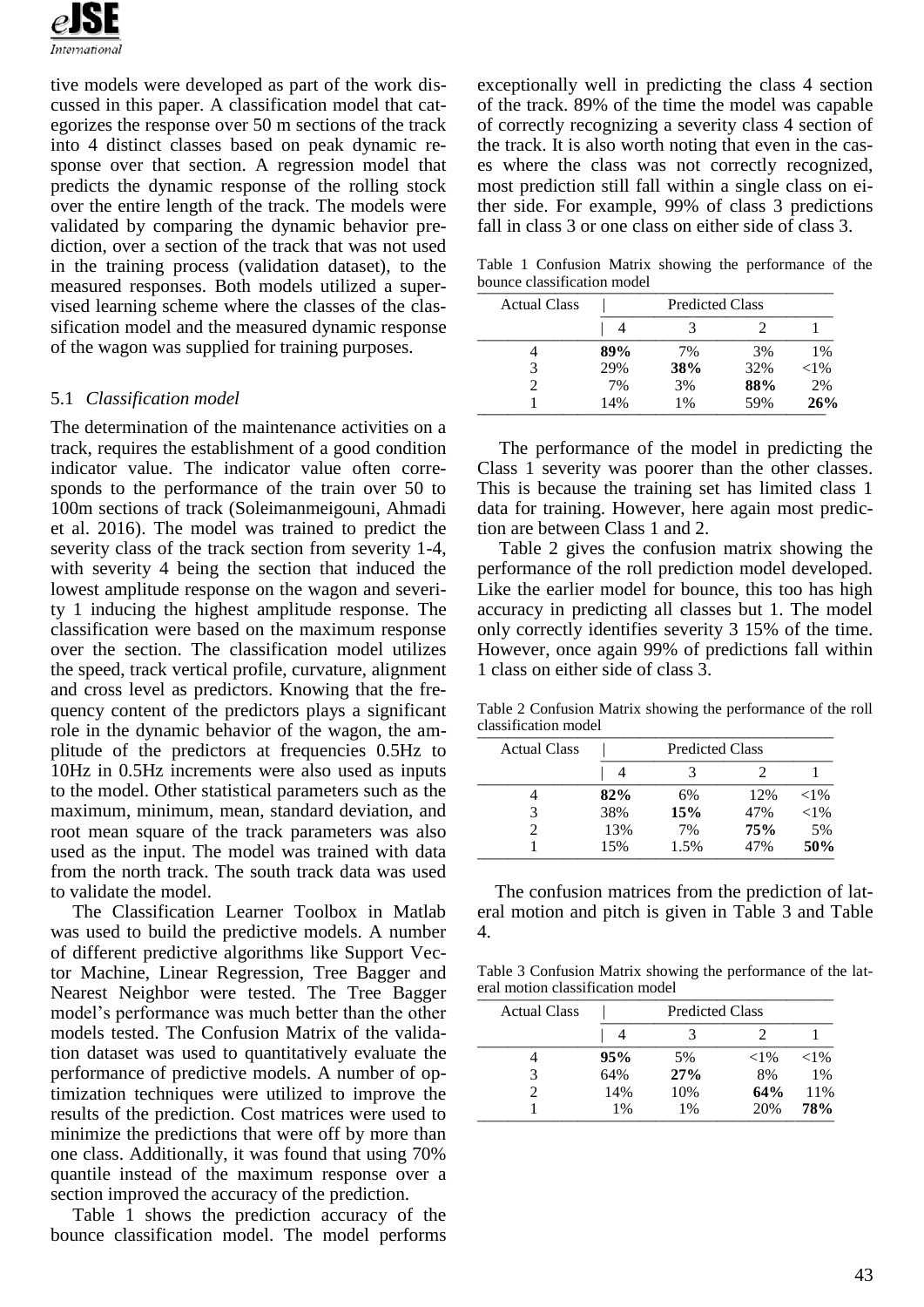

Table 4 Confusion Matrix showing the performance of the pitch classification model

| <b>Actual Class</b> | <b>Predicted Class</b> |       |     |            |
|---------------------|------------------------|-------|-----|------------|
|                     |                        |       |     |            |
|                     | 87%                    | 9%    | 3%  | $1\%$      |
|                     | 51%                    | 30%   | 13% | 5%         |
|                     | 9%                     | 7%    | 61% | 22%        |
|                     | 2%                     | $1\%$ | 19% | <b>78%</b> |

#### 5.2 *Regression Model*

A supervised regression predictive model was trained to predict the dynamic response of the passenger wagon. After the trial of a number of machine learning models, the Tree Bagger method was chosen as the best model for the purpose. As in the classification learner, a number of statistical parameters such as the mean, standard deviation, root mean square, minimum and maximum were used for the model. In addition the measured track parameters and the speed over the section of the track were also used as predictors in the model. The Principal Component Analysis (PCA) coefficients of inputs were also used as predictors. PCA redistributes the variance in the data into a number of components, with the first component accounting for most of the variance.

Another key consideration in the development of

a regression predictive model was the length of the input data that has to be considered to predict the response at a particular point. There are 3 factors that influence this choice:

1 The time for the dynamic response of the train to decay.

2 The total length of the wagon.

3 Position of the wagon in consideration within the train.

The length of the instrumented passenger carriage was approximately 17m with 4 wagons in the train. Other studies have shown that impact of the irregularity excitement on the train wagon vanished after 40 m (Guler 2014). Thus, the track data condition 40 m ahead of/ behind the instrumented wagon was used for the prediction.

Further, optimization studies were undertaken to determine the optimal size of the track section to be used in the prediction. The results showed that for the purposes of this study a window size of 500 data points (at 100 Hz sampling) gave the best prediction results. The best choice of the number of branches in the tree bagger model was also explored. The mean square error did not show significant improvement when the branch number was increased above 25 (Table 5.). The results obtained through these models were seen to be able to predict major dynamic events. Figure 8 and Figure 9 compare the prediction







Figure 9: Comparison of the regression model's pitch prediction with the validation data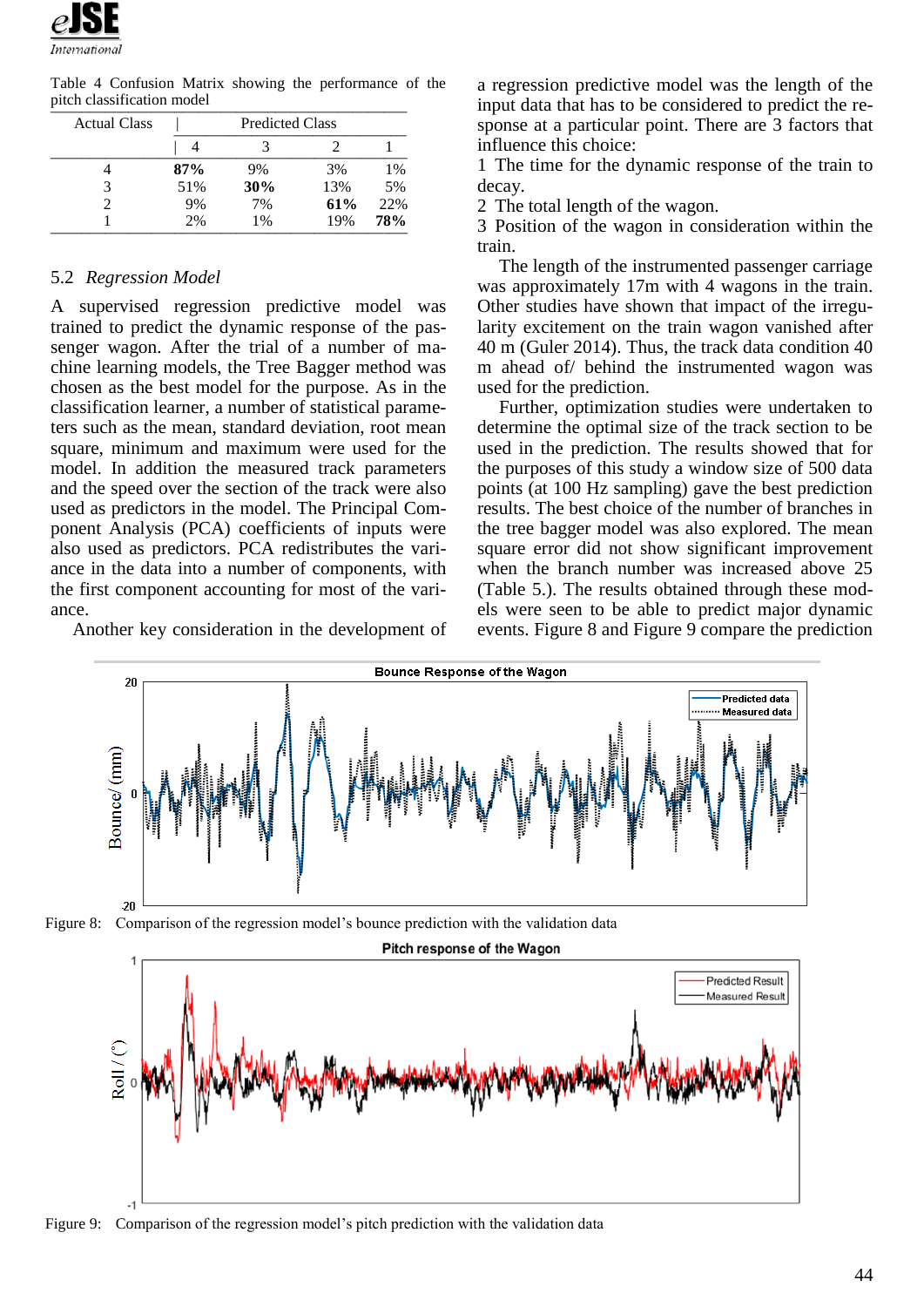

of bounce and pitch response with the validation data set.

Table 5 Optimization study to determine the number of branches to minimize MSE of regression prediction

| No. of branches                             |  |  |  |                      |  |               |  |
|---------------------------------------------|--|--|--|----------------------|--|---------------|--|
|                                             |  |  |  | 10 25 50 100 250 500 |  | - 1000 - 2500 |  |
| mse 5.42 4.82 5.48 5.42 5.18 5.13 5.14 5.19 |  |  |  |                      |  |               |  |

The comparison of the predicted response with the measured response shows the ability of the model to predict the high amplitude low frequency events. In practice these are the events of high relevance when evaluating the risks in operations.

#### 6 CONCLUSION

This paper explores the use of machine learning in developing dynamic behavior predictive models. A passenger wagon in Indonesia was temporarily instrumented for the purpose of this study. Data from 10 in service runs were utilized for the development of the models. Two distinct model types were developed; a classification and a regression model. The classification model assigns a class for every 50 m section of the track based on the maximum predicted response in the section. The regression model predicts the dynamic response of the wagon over the entire length of the track. The models were validated by comparing the predicted response, over a section of the track not utilized in training, with the measured response.

Confusion matrices were used to determine the effectiveness of the classification model and the mean squared error was used to determine the accuracy of the regression model. A number of machine learning algorithms were tested and the ensemble tree baggers method gave the most accurate predictions for both the classification and the regression models. Grid search was performed to optimize the meta-parameters of the machine learning algorithm.

The classification model predictions were within one class of the correct class which gives a qualitative indication of the status of the track. The regression model were able to adequately predict low frequency high amplitude events of interest. The natural frequencies of the system are less than 5 Hz, thus the model has high practical relevance.

Work is in progress to further enhance these models. The models are extremely useful in predicting ride comfort and safety in railway lines. They can also be used to evaluate the quantitative effect of temporary speed restriction on the dynamic response of the train.

#### 7 ACKNOWLEDGEMENT

This collaborative research project was funded by the Australia Indonesia Centre (AIC). The authors acknowledge the support from AIC and the Indonesian Rail operator Kerata Api (PT KAI) for their inkind support to use their rolling stock to instrument and collect data during normal traffic hours.

#### 8 REFERENCES

- Blundell, M. and Harty, D. (2004). "3 Multibody Systems Simulation Software". The Multibody Systems Approach to Vehicle Dynamics. Oxford, Butterworth-Heinemann. Vol.: pp 75-130.
- Chong, T. L., Awad, M. N., Nadarajah, N., Chiu, W. K., Lingamanaik, S. N., Hardie, G., Ravitharan, R. and Widyastuti, H. (2017). "Defining Rail Track Input Conditions Using an Instrumented Revenue Vehicle." Procedia Engineering Vol. 188 No. Supplement C: pp 479- 485.
- D Li, A. M., K Hass and S Kalay (2006). "Relating Track Geometry to Vehicle Performance Using Neural Network Approach." Proceedings of the Institution of Mechanical Engineers Vol. 220 No.: pp 273.
- Dingqing Li, L. S., Rick Harbuck, Michael Mischke, Semih Kalay (2005). "Implementation of Performance-Based Track Geometry Inspection on North American Railroads". 8th International Heavy Haul Conference. Vol.
- G.M. Shafiullah, S. S., Adam Thompson, Peter J Wolfs, Shawkat Ali (2008). "Monitoring Vertical Acceleration of Railway Wagon Using Machine Learning Technique". Vol.
- Gikas, V. (2005). "Geodetic Survey and Track Recording Vehicle Data Combined for the Accurate Setting out of Rails on Slab Track." Journal of Spatial Science Vol. 50 No. 2: pp 13-23.
- Glenn Hardie, D. Z., Agnes Walsh, Clinton Crump (2016). "The Use of Instrumented Revenue Vehicle Data to Calculate Track Geometry Parameters. ". Conference On Railway Excellence. Melbourne. Vol.
- Glenn Hardie, J. C., Luke Taylor, Bela Felsner, Anelio Stramare (2015). "Use of Instrumented Revenue Vehicle to Manage 40 Tonne Axle Load Operation at Forestcue Metals Group Ltd.". International Heavy Haul Association. Perth, Australia. Vol.
- Guler, H. (2014). "Prediction of Railway Track Geometry Deterioration Using Artificial Neural Networks: A Case Study for Turkish State Railways." Structure and Infrastructure Engineering Vol. 10 No. 5: pp 614-626.
- Han, S. (2003). "Retrieving the Time History of Displacement from Measured Acceleration Signal." KSME Vol. 17 No. 2: pp 197-206.
- Jordan, M. I. and Mitchell, T. M. (2015). "Machine Learning: Trends, Perspectives, and Prospects." Science Vol. 349 No. 6245: pp 255-260.
- Ju, S.-H., Lin, H.-T. and Huang, J.-Y. (2009). "Dominant Frequencies of Train-Induced Vibrations." Journal of Sound and Vibration Vol. 319 No. 1: pp 247-259.
- Kraft, S., Causse, J. and Coudert, F. (2017). "Vehicle Response-Based Track Geometry Assessment Using Multi-Body Simulation." Vehicle System Dynamics Vol. No.: pp 1-31.
- Lingamanaik, S. N., Thompson, C., Nadarajah, N., Ravitharan, R., Widyastuti, H. and Chiu, W. K. (2017). "Using Instrumented Revenue Vehicles to Inspect Track Integrity